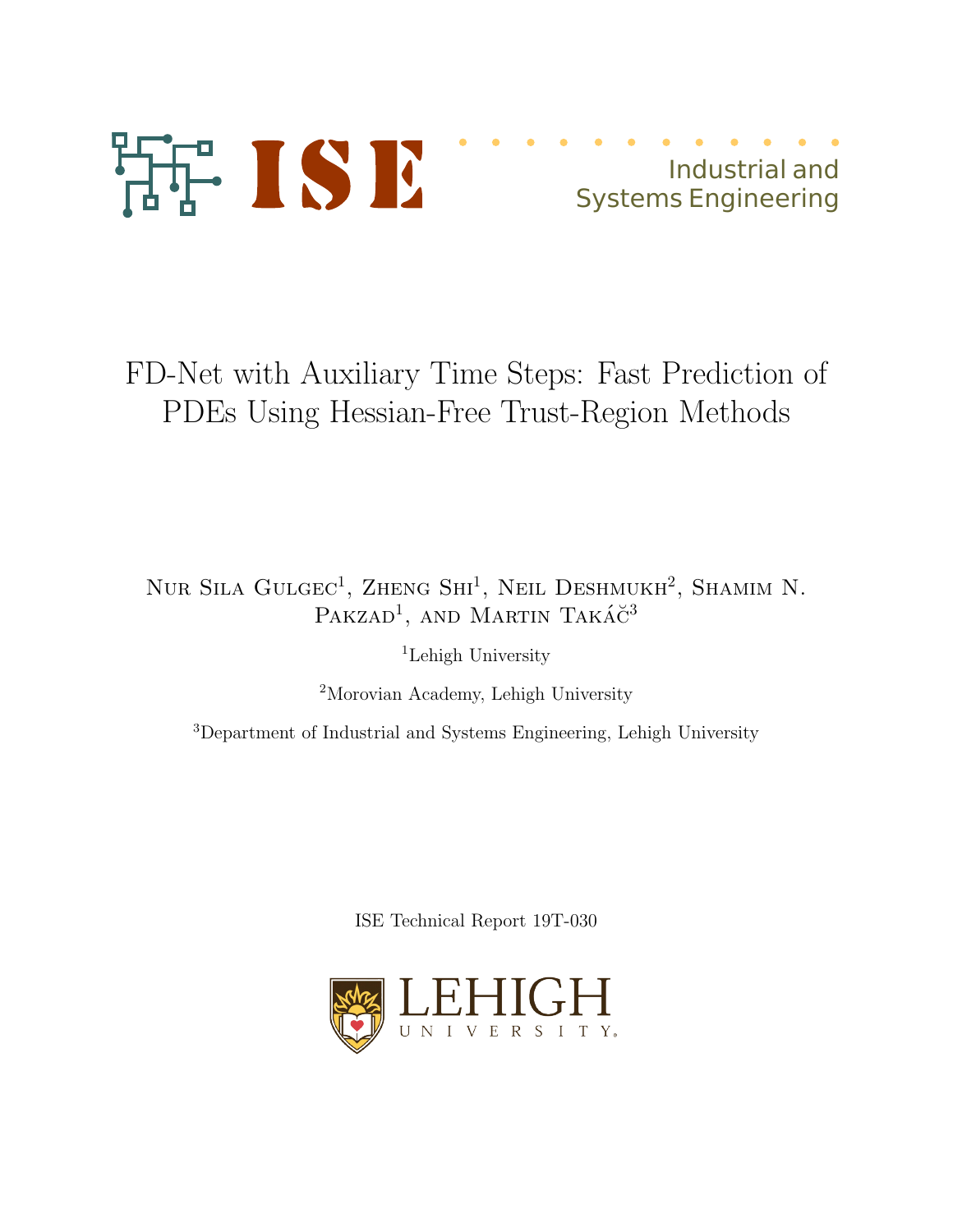# FD-Net with Auxiliary Time Steps: Fast Prediction of PDEs using Hessian-Free Trust-Region Methods

Nur Sila Gulgec Lehigh University sgulgec@gmail.com

Zheng Shi Lehigh University zhs310@lehigh.edu

Neil Deshmukh Morovian Academy, Lehigh University neil.nitin.de@gmail.com

Shamim N. Pakzad Lehigh University snp208@lehigh.edu

Martin Takac Lehigh University Takac.MT@gmail.com

## Abstract

Discovering the underlying physical behavior of the complex systems is crucial, but less well-understood topic in many engineering disciplines. This study proposes a finite-difference inspired convolutional neural network framework to learn the hidden partial differential equations from the given data and iteratively estimate the future dynamical behavior. The methodology designs the filter sizes such that they mimic the finite difference between the neighboring points. By learning the governing equation, the network predicts the future evolution of the solution by using only a few trainable parameters. In this paper, we provide numerical results to compare the efficiency of the second-order Trust-Region Conjugate Gradient (TRCG) method with the first-order ADAM optimizer.

## 1 Introduction

Partial differential equations (PDEs) are widely adopted in engineering fields to explain a variety of phenomena such as heat, diffusion, electrodynamics, fluid dynamics, elasticity, and quantum mechanics. With the rapid development in the sensing and storage capabilities provide engineers to reach more knowledge about these phenomena. The collected massive data from multidimensional systems have the potential to provide better understanding of system dynamics and lead to a discovery of more complex systems.

Exploiting data to discover physical laws has been recently investigated through several studies. [1, 2] applied symbolic regression and [3, 4] proposed sparse regression techniques to explain the nonlinear dynamical systems. [5, 6] introduced physics informed neural networks using Gaussian processes. [7] demonstrated continuous-depth residual networks and continuous-time latent variable models to train ordinary neural networks. [8] proposed conditional generative adversarial networks and [9] proposed PDE-Net originated from Wavelet theory.

This study proposes a finite-difference inspired convolutional neural network framework to learn the hidden partial differential equations from the given data and iteratively estimate the future dynamical behavior with only a few parameters. Additionally, we introduce auxiliary time steps to achieve higher accuracy in the solutions.

While first-order methods have been extensively used in training deep neural networks, they struggle to promise the training efficiency. By only considering first-order information, these methods are sensitive to the settings of hyper-parameters, with difficulty in escaping saddle points, and so on. Hessian-free (second-order) [10] methods use curvature information, make more progress every iteration, minimize the amount of works of tuning hyper-parameters, and only require Hessian-vector

33rd Conference on Neural Information Processing Systems (NeurIPS 2019), Vancouver, Canada.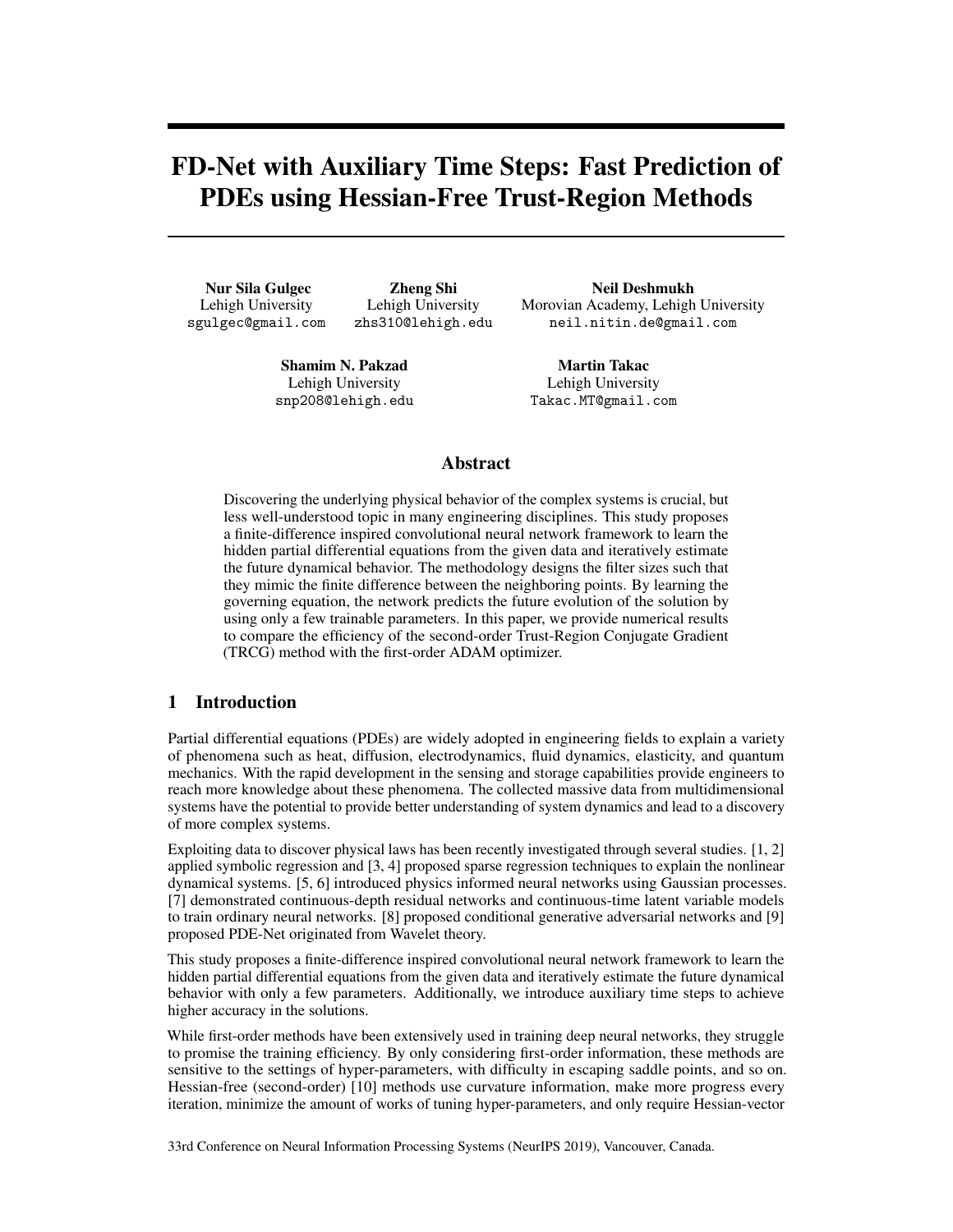product. In this paper, ADAM [11] and TRCG methods [12] [13] are used to train the proposed network. The empirical results demonstrate that this particular second-order method is more favorable than ADAM to provide high accuracy results to our engineering application of deep learning.

The rest of the paper is organized as follows. First, motivation of our approach is provided in Section 2; then, the proposed methodology is described in Section 3. In Section 4 and 5, the numerical study is introduced and main findings of this study are discussed, respectively.

#### 2 Motivation

Let us consider a partial differential equation of the general form

$$
\mathcal{F}(x,t,u,u_t,u_x,u_{xx},u_{xxx},\dots) = 0 \tag{1}
$$

where  $\mathcal F$  is the non-linear function of u, its partial derivatives in time or space where it is denoted by the subscripts. The objective of the study is to implicitly learn the  $\mathcal F$  from the given time-series measurements at specific time instances and predict the behavior of the equation for long time sequences.

For easier interpretation of the approach, the proposed algorithm is explained through the motivation problem. Parabolic evolution equations describe processes that are evolving in time. The heat equation is one of the frequently used examples in physics and mathematics to describe how heat evolves over time in an object [14]. Let  $u(x, t)$  denotes the temperature at point x at time t. The heat equation has the following form for the 1-D bar of length  $L$ :

$$
\frac{\partial u}{\partial t} = \beta \frac{\partial^2 u}{\partial x^2},\tag{2}
$$

where  $\beta$  is a constant and called the thermal conductivity of the material. Thermal equation has some boundary conditions. If boundaries are perfectly insulated, the boundary conditions are reduced to,

$$
u(0,t) = 0; u(\pi, t) = 0.
$$
\n(3)

The PDE of the heat equation can be solved by using Euler method where x and t are discretized for  $0 \le x \le X$  and  $0 \le t \le T$  to find directional derivatives.

$$
u(x, t + \Delta t) \approx u(x, t) + \alpha [u(x + \Delta x, t) - 2u(x, t) + u(x - \Delta x, t)],
$$
\n(4)

where  $\alpha = \beta \frac{\Delta t}{(\Delta x)^2}$ . When the individual time steps are too from each other, Euler method fails to provide a good solution. The stability criteria is satisfied only when  $\alpha \leq 0.5$  [15]. Additionally, for each prediction step, boundary conditions and  $\beta$  values are assumed to be known which is not necessarily true for the real applications. In order to address these challenges, data-driven approach is proposed.

#### 3 Methodology

The proposed approach is inspired by the finite difference approximation. Each directional derivative in  $\Delta x$  direction is defined as trainable finite difference filters by size of three (i.e., one parameter for the left neighbor, one for the point itself and one for the right neighbor). The trainable parameters only include weights without any nonlinear activation function and biases. When there is a higher degree of partial difference, multiple sets of learnable weights are considered during training. At the boundary conditions, the filter size of two is adopted since there is only one neighbor. The main benefit of using such a filter is to reduce the number of parameters of the network and to use more natural and interpretable building blocks for the engineering applications.

In order to increase the accuracy and stability, k "artificial" time-steps are introduced to the network (Figure 1), where  $\forall j \in \{0, 1, \ldots, k\}$  the function value  $u(x, t + \frac{(j+1)\Delta t}{k})$  $\frac{1}{k}$ ) is computed from the linear combination of the input  $u(x, t + j\frac{\Delta t}{k})$  and the feature maps obtained from the difference approximations. These steps are repeated until the prediction of  $u(x, t + \Delta t)$ . Similar idea is also used in residual neural networks



Figure 1: Predicting the function with  $k$ artificial time steps.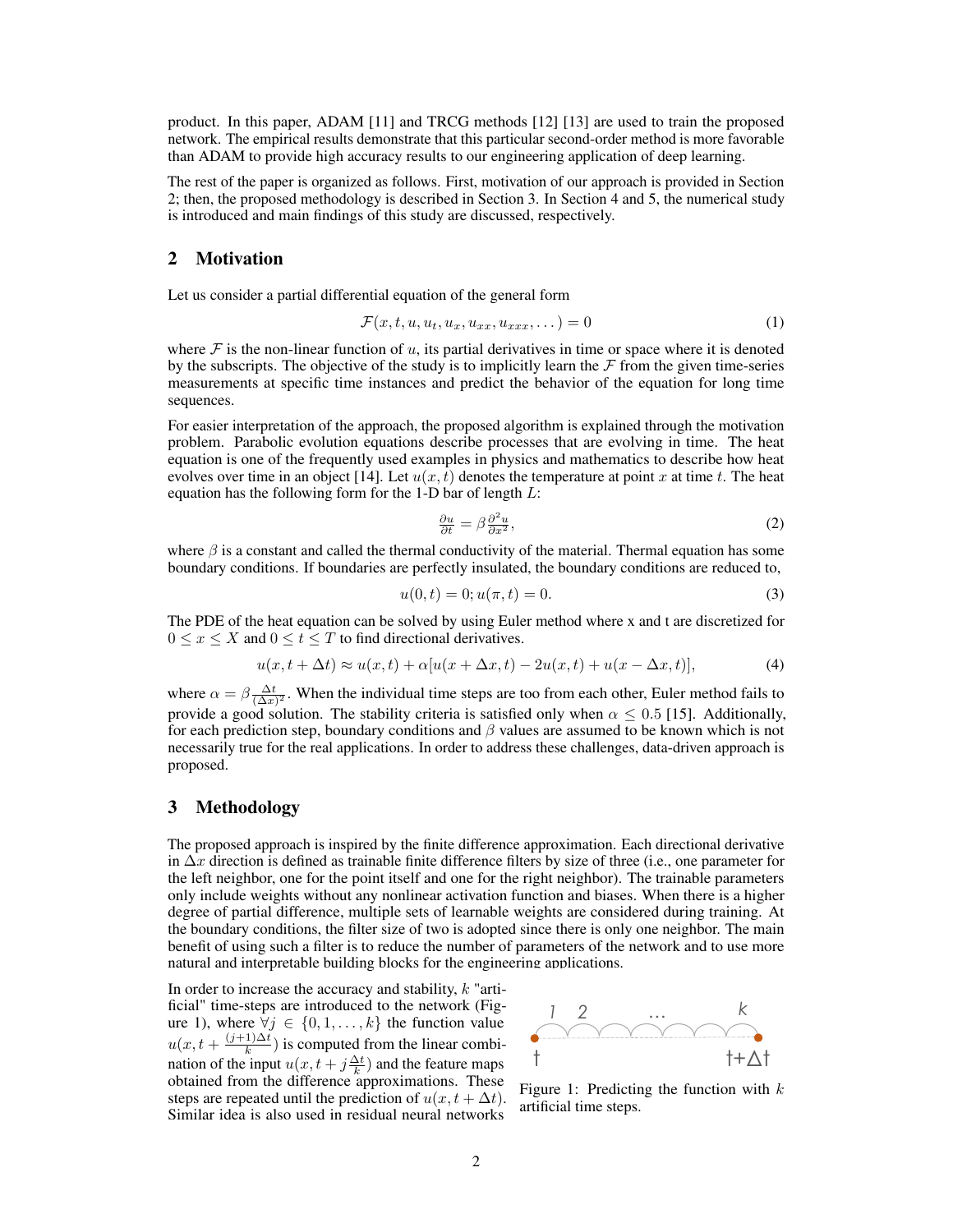

Figure 2: FD-Net predicting the auxiliary time step of  $j + 1$  from time step j.

[16] because of its ease in optimization, however, in our case it is a necessity to obtain solutions for unstable PDEs. The relationship between these iterative updates and Euler discretization is also discussed in the Chen et. al. [7].

#### Training:

Training might take a considerable amount of time while working with long sequences. The proposed approach addresses this problem by training the architecture with randomized mini-batches. We generate samples from randomly picked time intervals during each iteration where  $u^n(\cdot, t_i)$  represents a sample from the *n*th time series at time  $t = i$ . For comparison purposes, first-order ADAM [11] and second-order TRCG methods [12] [13] are used to train the proposed network.

TRCG [12] method uses Steihaug's Conjugate Gradient (CG) method [13] to approximately solve the trust region subproblem and obtain a searching direction. Compared with the exact Newton's method, CG requires only the computation of the Hessian-vector products without explicitly storing the Hessian. This feature makes TRCG method a Hessian-free [10] method and suitable to our deep learning application, where the Hessian matrix can be in an immense size due to its quadratic relationship with the number of parameters. To make TRCG more practical to the proposed network and the datasets, a stochastic mini-batch training is adopted: for every iteration of TRCG, one minibatch dataset is randomly selected to compute the gradient and for CG to compute the Hessian-vector products and solve the trust region subproblem.

Architecture: The general map of the FD-Net architecture is shown in Figure 2. It shows an example of an artificial time step for a selected time  $i$  from the sample n generated from the PDE. The sample  $u^n(\cdot, t_i + \frac{j\Delta t}{k})$  is passed through two sets of trainable finite difference layers and the resultant of each layer is aggregated through a fully connected (FC) layer. Then, the output of the FC layer are mapped into a residual building block to predict the function behavior at time  $t_i + \frac{(j+1)\Delta t}{k}$  $\frac{1}{k}$ . The loss function is defined as mean squared error loss between the predicted and true values  $\hat{f}$  the function value. The loss function is penalized more at the boundaries.

# 4 Numerical Study

A dataset containing  $N = 200$  samples are generated with varying initial conditions by selecting different  $C_i$  from normal distribution. The the domain of the samples is  $x \in [0, \pi]$ ,  $t \in [0, 1000]$  such that total the dataset contains  $200 \times 31 \times 1000$  values. The dataset is split randomly into train/test sets following an 75/25 ratio. The samples are produced with the parameters  $\beta = 0.0002$ ,  $\Delta x = 0.1$ and varying time discretization for stable ( $\Delta t = 1$ ) and unstable ( $\Delta t = 200$ ) cases. The boundary conditions and the initial condition of the problem is defined as in (3) and (5), respectively. The optimal solution of the heat conduction problem is adopted from the study [15] and formulated as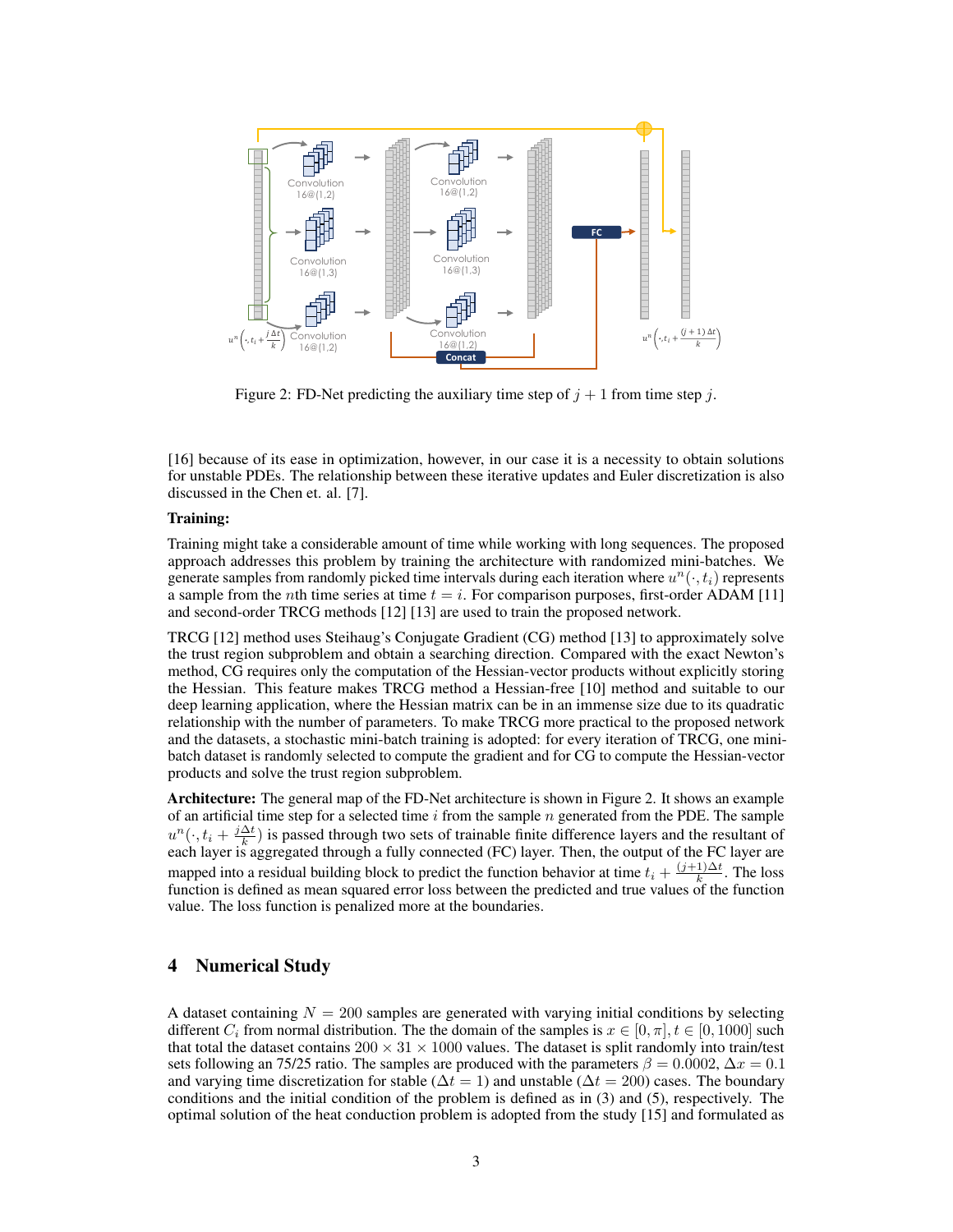following:

$$
u(x,0) = \sum_{i=1}^{N} C_i \sin(\frac{i\pi x}{L}), \qquad u(x,t) = \sum_{i=1}^{N} C_i \sin(\frac{i\pi x}{L}) e^{-\beta(\frac{i\pi}{L})^2 t}.
$$
 (5)

### 5 Results and Discussion

During testing, the function value at time  $t_1$  is predicted by using the function value at time  $t_0$ . Then, the function value at time  $t_2$  is predicted by using the function value at time  $t_1$ . These predictions are repeated for the full length of the sequence. The RMSE of the true and predicted sequence is computed for all  $x$ 's.

To compare the performance of ADAM and TRCG on training the proposed networks, we conduct experiments with various random seeds and mini-batch sizes on the dataset of the stable case. For Adam, we use two learning rates, 1e−3 and 1e−4. For each experiment, depending on the mini-batch size, while we allow ADAM to run between 50 to 200 epochs, TRCG is given a small budget, less than 3 epochs.



In spite of the small budget TRCG had, the scale of the testing error in terms of RMSE it achieves at  $10^{-5}$ , and ADAM is only able to reduce the error to the scale of  $10^{-2}$ . Figure 3 presents an example result from the

Figure 3: Testing error of FD-Net with  $k =$ 10.

experiment with the random seed and mini-batch size chosen to be 46 and 64, and it illustrates the empirical performance of ADAM and TRCG on the proposed network very well. The results demonstrate a relatively slow convergence of ADAM and suggest that, for the proposed network, second-order information is important and the searching directions that TRCG generated seem to capture the information.

The predictions of the testing data is investigated. Figure 4 shows the predictions obtained by the proposed method with TRCG and ADAM, and Euler approaches for the time  $t = 0, t =$ 250,  $t = 500$  and  $t =$ 1000. As can be seen from the figure, although the function characteristics change drastically in the longer term, the proposed architecture is able to determine the behavior with only a few parameters. The most accurate prediction



Figure 4: Prediction of a sample at  $t = 0$ ,  $t = 250$ ,  $t = 500$ , and  $t = 1000$ .

is achieved when FD-Net with TRCG method.

Since the prediction at time instance affects the next time prediction, the effect of the error accumulation is tested for the unstable case with different artificial time steps  $(k = 1)$ ,  $(k = 10)$  and  $(k = 20)$ . Table 1 shows that the performance of the adopted approach is greater than the Euler approach for the unstable

| Table 1: RMSE for the unstable case.        |        |        |        |        |
|---------------------------------------------|--------|--------|--------|--------|
| FD-Net with TRCG                            |        |        |        |        |
| <b>Batch Size</b> $k = 1$ $k = 10$ $k = 20$ |        |        |        | Euler  |
| 32                                          | 0.0345 | 0.0037 | 0.0028 | 73.787 |
| 64                                          | 0.0342 | 0.0038 | 0.0033 | 73.787 |
| 128                                         | 0.0337 | 0.0079 | 0.0079 | 73.787 |

cases and increasing the number of artificial time step increases the accuracy of the method. Although our approach mimics the Euler method when  $k = 1$ , thus better performance is observed.